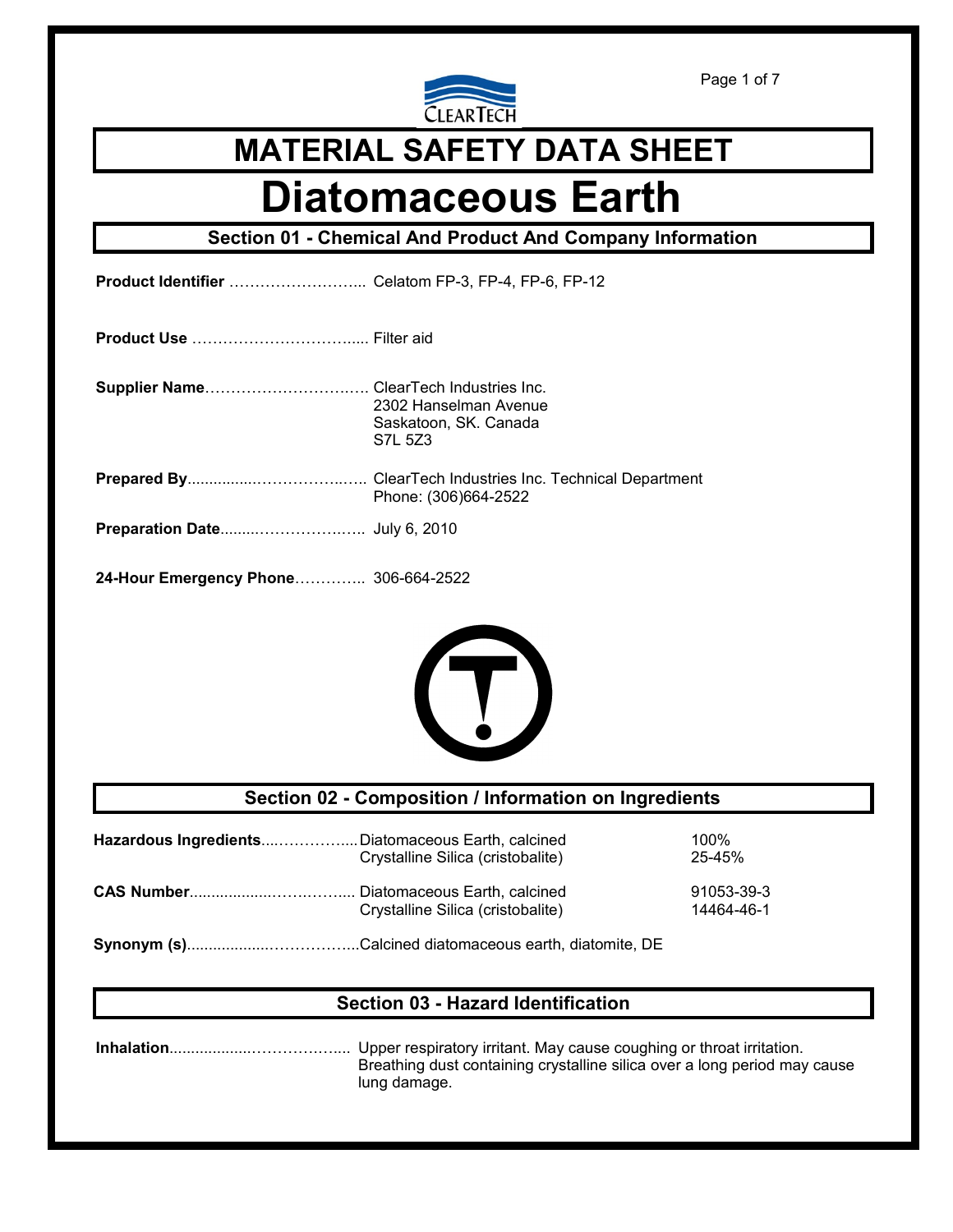

**Skin Contact / Absorption** .............. May cause slight irritation.

| ACGIH/TLV: 0.025 mg/m <sup>3</sup> (quartz) |
|---------------------------------------------|

#### **Section 04 - First Aid Measures**

| <b>Skin Contact / Absorption</b> Remove contaminated clothing. Wash affected area with soap and water.<br>Seek medical attention if irritation occurs or persists. |
|--------------------------------------------------------------------------------------------------------------------------------------------------------------------|
| Flush immediately with water for at least 20 minutes. Forcibly hold<br>eyelids apart to ensure complete irrigation of eye tissue. Seek medical<br>attention.       |
| No known health effects with short-term exposure. Drink water to reduce<br>bulk and drying effects. Seek medical attention if symptoms appear.                     |
|                                                                                                                                                                    |

## **Section 05 - Fire Fighting**

**Conditions of Flammability**……….... Non-flammable

**Means of Extinction**........………….... Product does not burn. Use appropriate extinguishing media for material that is supplying the fuel to the fire.

**Flash Point**....…………………………. Not applicable

**Auto-ignition Temperature**…………. Not applicable

**Upper Flammable Limit** …………….. Not applicable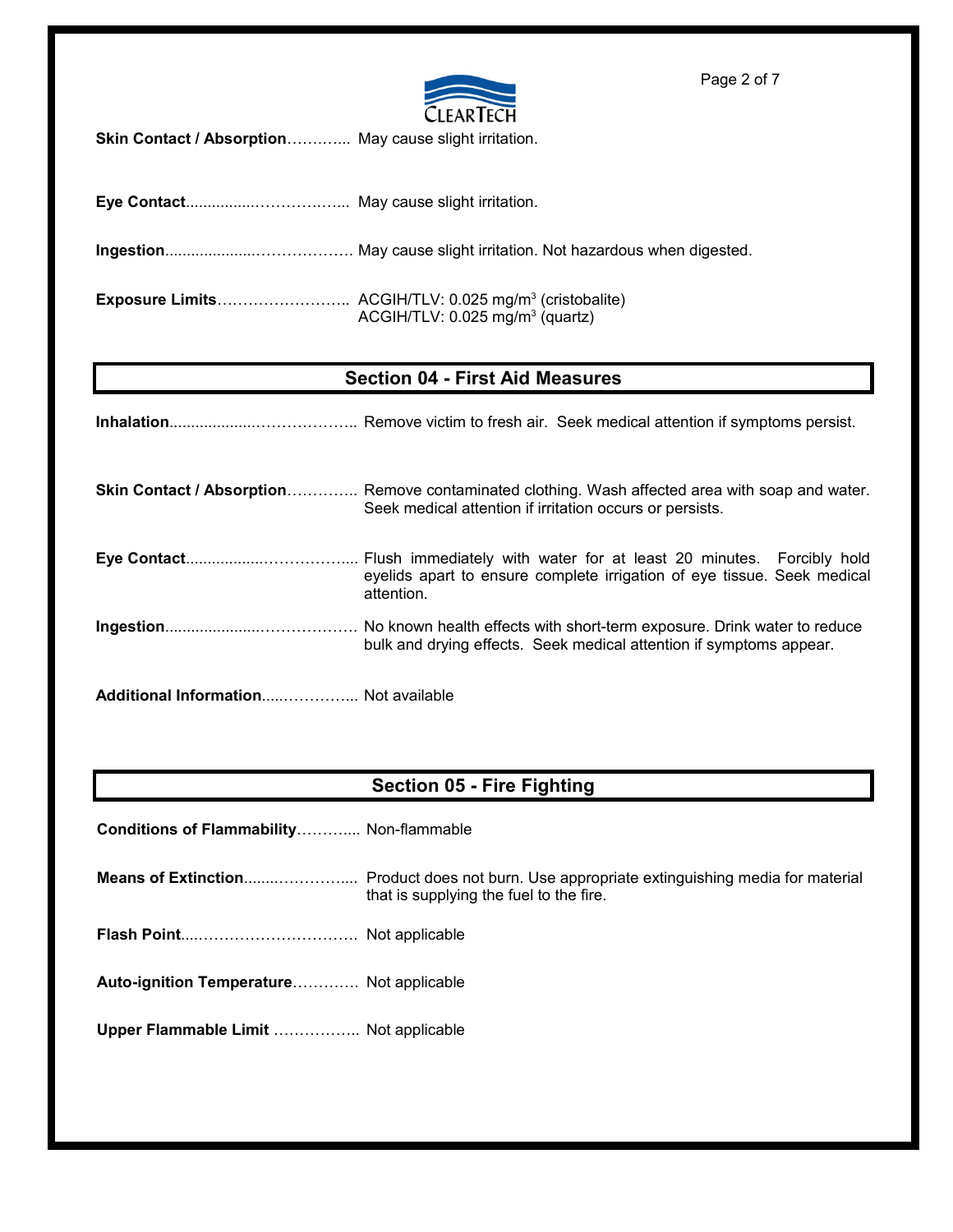

**Lower Flammable Limit**...……….….. Not applicable

**Hazardous Combustible Products**... Not applicable

**Special Fire Fighting Procedures**..... Wear NIOSH-approved self-contained breathing apparatus and protective clothing.

**Explosion Hazards**…………………... Not applicable

#### **Section 06 - Accidental Release Measures**

**Leak / Spill**................….…………….. Diatomaceous earth is a non-toxic, non-biodegradable mineral. Waste generated from this product would only be considered hazardous when mixed with a substance that would be considered hazardous. Flush area with water to remove any residue.

**Deactivating Materials**...……….…... None

#### **Section 07 - Handling and Storage**

| <b>Handling Procedures</b> Use proper equipment for lifting and transporting all containers. Use<br>sensible industrial hygiene and housekeeping practices. Wash thoroughly<br>after handling. Avoid all situations that could lead to harmful exposure. |
|----------------------------------------------------------------------------------------------------------------------------------------------------------------------------------------------------------------------------------------------------------|
| <b>Storage Requirements</b> Store in a cool, dry, well-ventilated place. Keep container tightly closed,<br>and away from incompatible materials.                                                                                                         |

#### **Section 08 - Personal Protection and Exposure Controls**

**Protective Equipment**

| Chemical goggles, full-face shield, or a full-face respirator is to be worn at<br>all times when product is handled. Contact lenses should not be worn;<br>they may contribute to severe eye injury. |
|------------------------------------------------------------------------------------------------------------------------------------------------------------------------------------------------------|
| NIOSH approved respirators (standard 42CFR84, series N95) are<br>recommended when dust is present.                                                                                                   |
| Impervious gloves of chemically resistant material can be worn, although<br>normally not necessary to do so. Wash contaminated clothing and dry<br>thoroughly before reuse.                          |
| Body suits, aprons, and/or coveralls of chemical resistant material should<br>be worn. Wash contaminated clothing and dry thoroughly before reuse.                                                   |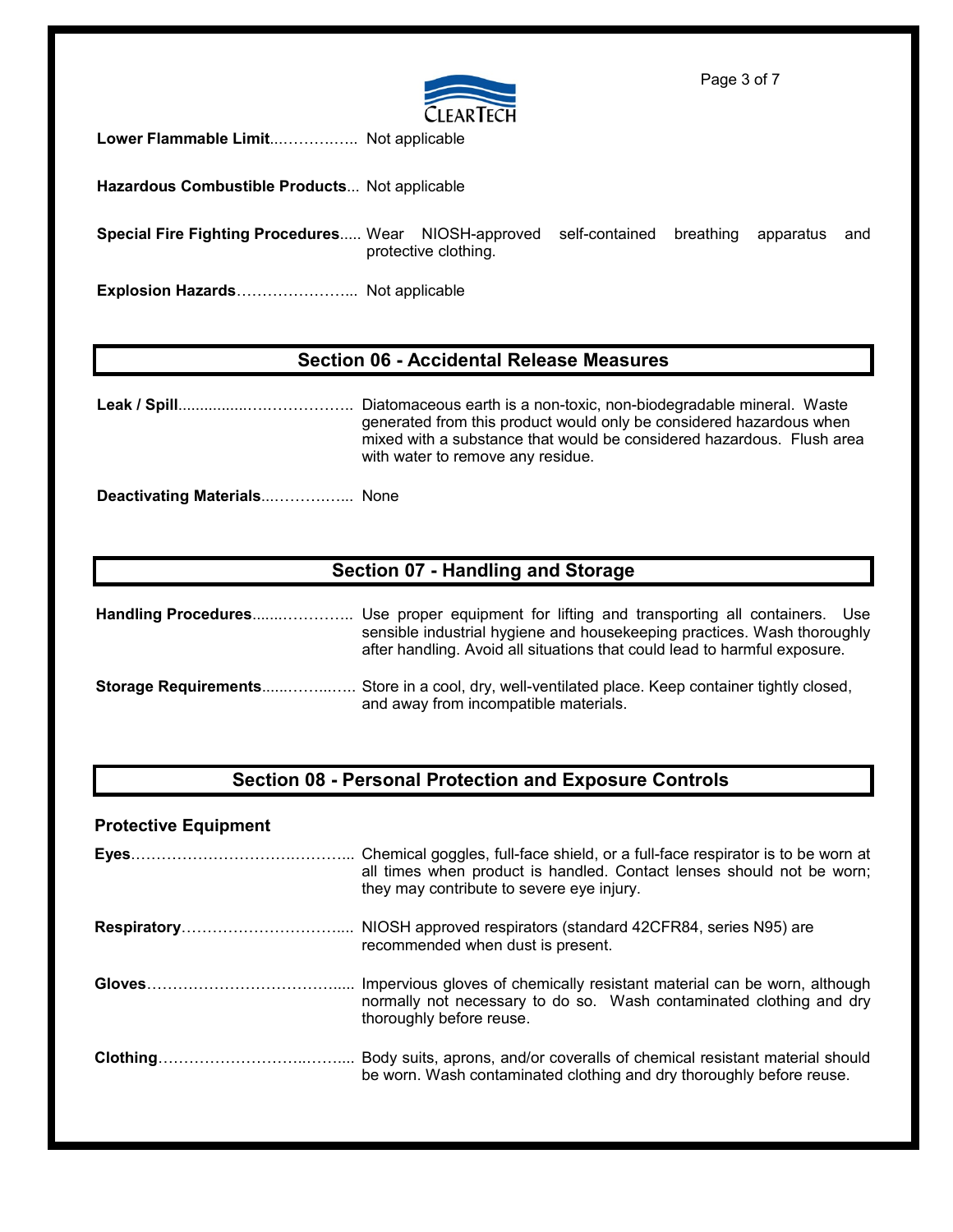

| ----------- |       |  |  |
|-------------|-------|--|--|
|             |       |  |  |
|             | work. |  |  |
|             |       |  |  |
|             |       |  |  |

| <b>Engineering Controls</b> |                                                                                                                                                                                                                                                                 |
|-----------------------------|-----------------------------------------------------------------------------------------------------------------------------------------------------------------------------------------------------------------------------------------------------------------|
|                             | <b>Ventilation Requirements</b> Mechanical ventilation (dilution or local exhaust), process or personnel<br>enclosure and control of process conditions should be provided. Supply<br>sufficient replacement air to make up for air removed by exhaust systems. |
|                             |                                                                                                                                                                                                                                                                 |

## **Section 09 - Physical and Chemical Properties**

| Odor and Appearance Fine odourless white, buff, or pink powder |
|----------------------------------------------------------------|
|                                                                |
| Specific Gravity (Water=1) 2.00                                |
| Vapor Pressure (mm Hg, 20C) Not applicable                     |
| Vapor Density (Air=1) Not available                            |
|                                                                |
|                                                                |
|                                                                |
|                                                                |
| Water/Oil Distribution Coefficient Not applicable              |
|                                                                |
| % Volatiles by Volume Not available                            |
|                                                                |
| Molecular Formula Not available                                |
|                                                                |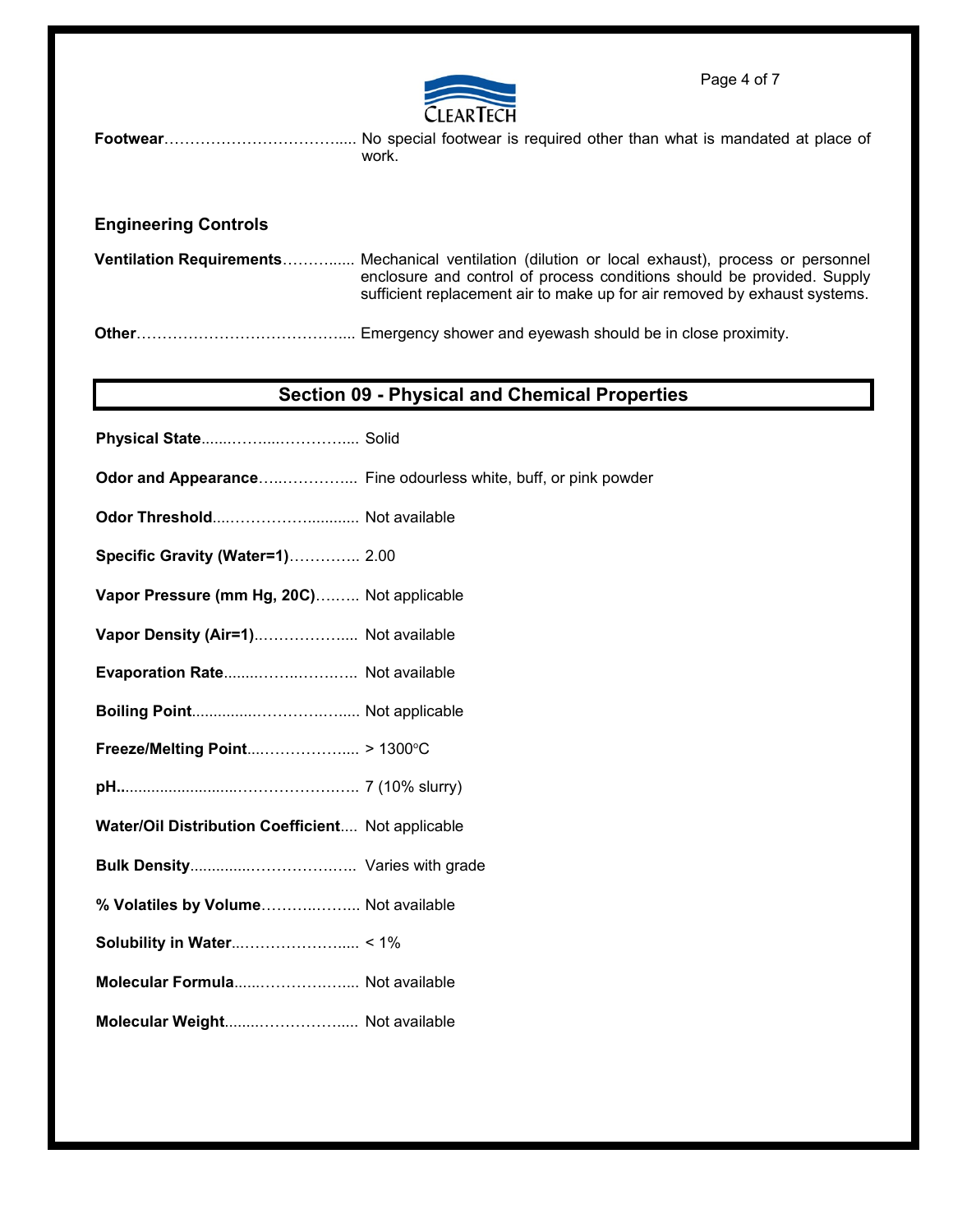

### **Section 10 - Stability and Reactivity**

**Stability**.................…………....……………. Stable under normal conditions.

**Incompatibility**..............…………..……….. Incompatible with hydrofluoric acid.

**Hazardous Products of Decomposition**.. Not available

**Polymerization**...........…………….…….…. Will not occur

#### **Section 11 - Toxicological Information**

|--|--|

**Sensitization**........…….......…………. Not available

**Chronic/Acute Effects**……...………. Calcined diatomaceous earth (Kieselguhr) is composed of amorphous and crystalline silica. Amorphous silica is not classifiable as carcinogenic to humans. Crystalline silica inhaled as respirable dust, has been classified as carcinogenic to humans over prolonged and sustained exposure. Longterm inhalation of respirable crystalline silica may contribute to the respiratory disease silicosis (non-cancerous lung disease). In a 1997 monograph (Volume 68, "Silica"), the International Agency for Research on Cancer (IARC) concluded that overall the epidemiological findings support increased risk of lung cancer from inhaled crystalline silica resulting from occupational exposure (Group 1), while there was inadequate evidence in humans for the carcinogenicity of amorphous silica (Group 3).

- **Synergistic Materials**...……....……... Not available
- **Animal Toxicity Data**......…..……….. Not available
- **Carcinogenicity**......……......………... IARC: crystalline silica classified in Group 1 as a carcinogen resulting from inhalation.

**Reproductive Toxicity**..…...………... Not available

**Teratogenicity**..........….....………….. Not available

**Mutagenicity**...........…….....………… Not available

### **Section 12 - Ecological Information**

**Fish Toxicity**..................…………….. Not available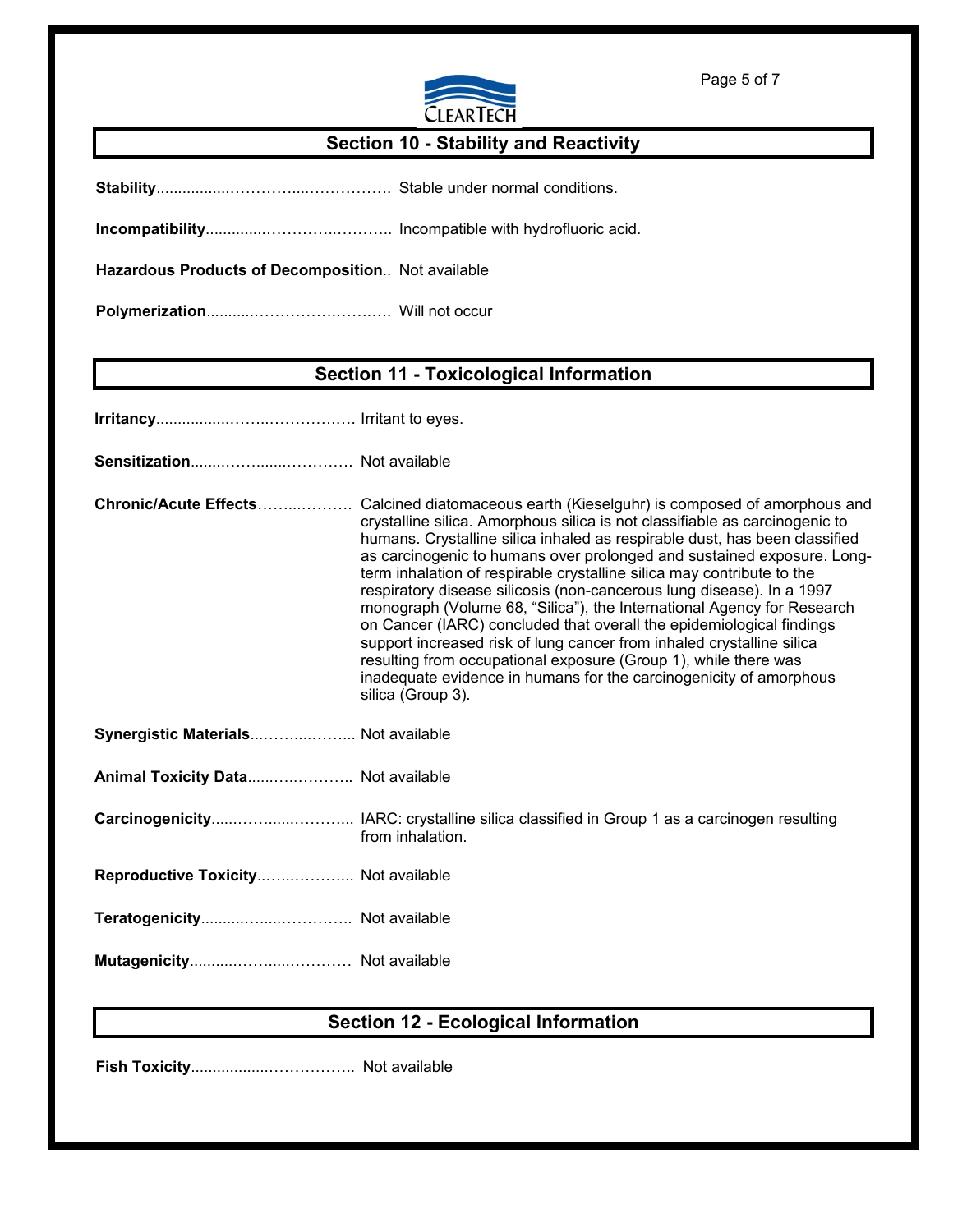

**Biodegradability**.............……….….... Not available

**Environmental Effects**………………. Insoluble mineral product, will not have an adverse affect on waterways.

#### **Section 13 - Disposal Consideration**

**Waste Disposal**...........…...………….. Dispose in accordance with all federal, provincial, and/or local regulations including the Canadian Environmental Protection Act.

#### **Section 14 - Transportation Information**

**TDG Classification**

**Class**……………..………………..….... Not regulated

**Group**...............…………….......……... Not regulated

**PIN Number**.................……..………... Not regulated

**Other**………………………………….... Secure containers (full and/or empty) with suitable hold down devises during shipment.

#### **Section 15 - Regulatory Information**

**WHMIS Classification**.......…………....D2

**NOTE: THE PRODUCT LISTED ON THIS MSDS HAS BEEN CLASSIFIED IN ACCORDANCE WITH THE HAZARD CRITERIA OF THE CANADIAN CONTROLLED PRODUCTS REGULATIONS. THIS MSDS CONTAINS ALL INFORMATION REQUIRED BY THOSE REGULATIONS.**

#### **Section 16 - Other Information**

**Note:** The responsibility to provide a safe workplace remains with the user. The user should consider the health hazards and safety information contained herein as a guide and should take those precautions required in an individual operation to instruct employees and develop work practice procedures for a safe work environment. The information contained herein is, to the best of our knowledge and belief, accurate. However, since the conditions of handling and use are beyond our control, we make no guarantee of results, and assume no liability for damages incurred by the use of this material. It is the responsibility of the user to comply with all applicable laws and regulations.

#### **Attention: Receiver of the chemical goods / MSDS coordinator**

As part of our commitment to the Canadian Association of Chemical Distributors (CACD) Responsible Distribution® initiative, ClearTech Industries Inc. and its associated companies require, as a condition of sale, that you forward the attached Material Safety Data Sheet(s) to all affected employees, customers, and end-users. ClearTech will send any available supplementary handling, health, and safety information to you at your request.

If you have any questions or concerns please call our customer service or technical service department.